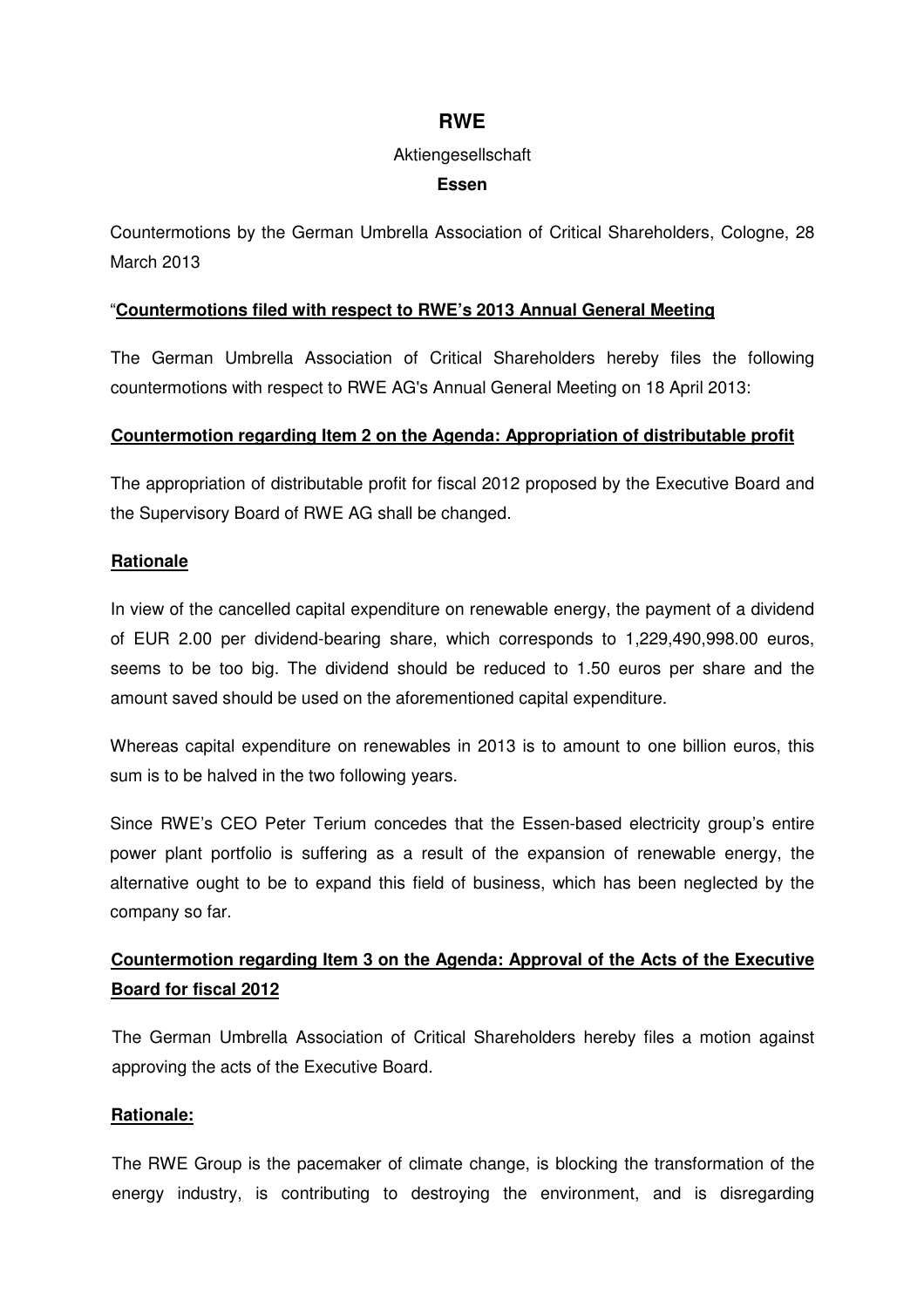democratic civil rights.

## **1. Blocking the transformation of the energy industry**

New RWE coal-fired power plants and coal imports from abroad are blocking the transformation of the energy industry. Coal mining is causing substantial damage to the environment and leading to diseases among people in the mining areas in emerging and developing countries. If things continue like this, the greenhouse earth will heat up even faster and the two degree goal will not be achieved. This will have severe consequences for the population in the south, on the coasts, and, at some point, for us all.

In terms of climate protection, RWE produces an irresponsibly high share of its electricity in Germany from coal: in 2012, 72% of the power generated was attributable to lignite and hard coal as primary energy sources, and lignite (49% of electricity generation) is the fossil fuel with the highest carbon dioxide emissions.

#### **2. Coal imports from Colombia, Russia and the USA**

In 2012, 23% of the electricity in Germany was generated from hard coal. Most of this hard coal is imported, primarily from Colombia, Russia and the USA.

In Colombia, coal mines are destroying agricultural land and depriving the local population of its livelihood. For example, the El Hatillo community is surrounded by four hard coal opencast mines, which have high particulate emissions and lead to related health problems. There is hardly any agricultural land left. Only a few members of the community found a mining job. A long dry spell at the beginning of the year brought the situation to a head and led to a food crisis, which still remains to be resolved. Moreover, the mining company Drummond, a supplier of coal to RWE, is often associated with trade unionist murders. In January 2013, a Drummond subcontractor was sentenced to 38 years in prison and incriminated Drummond so seriously during the lawsuit that the court ordered the district attorney's office to initiate investigations into several Drummond executives although Drummond is rejecting the accusations.

In Russia, coal mining is causing severe health problems for the population of Kemerovo, the main mining region in Kuzbass, including indigenous Shors and Teleuts.

Some of the coal mined in the USA is extracted by blasting off entire mountaintops (mountaintop removal) in order to expose the layers of coal located beneath them. Afterwards, the remaining soil and the stones which have become full of toxins due to the mining process, are dumped in the valleys. Heavy metals such as cadmium, selenium and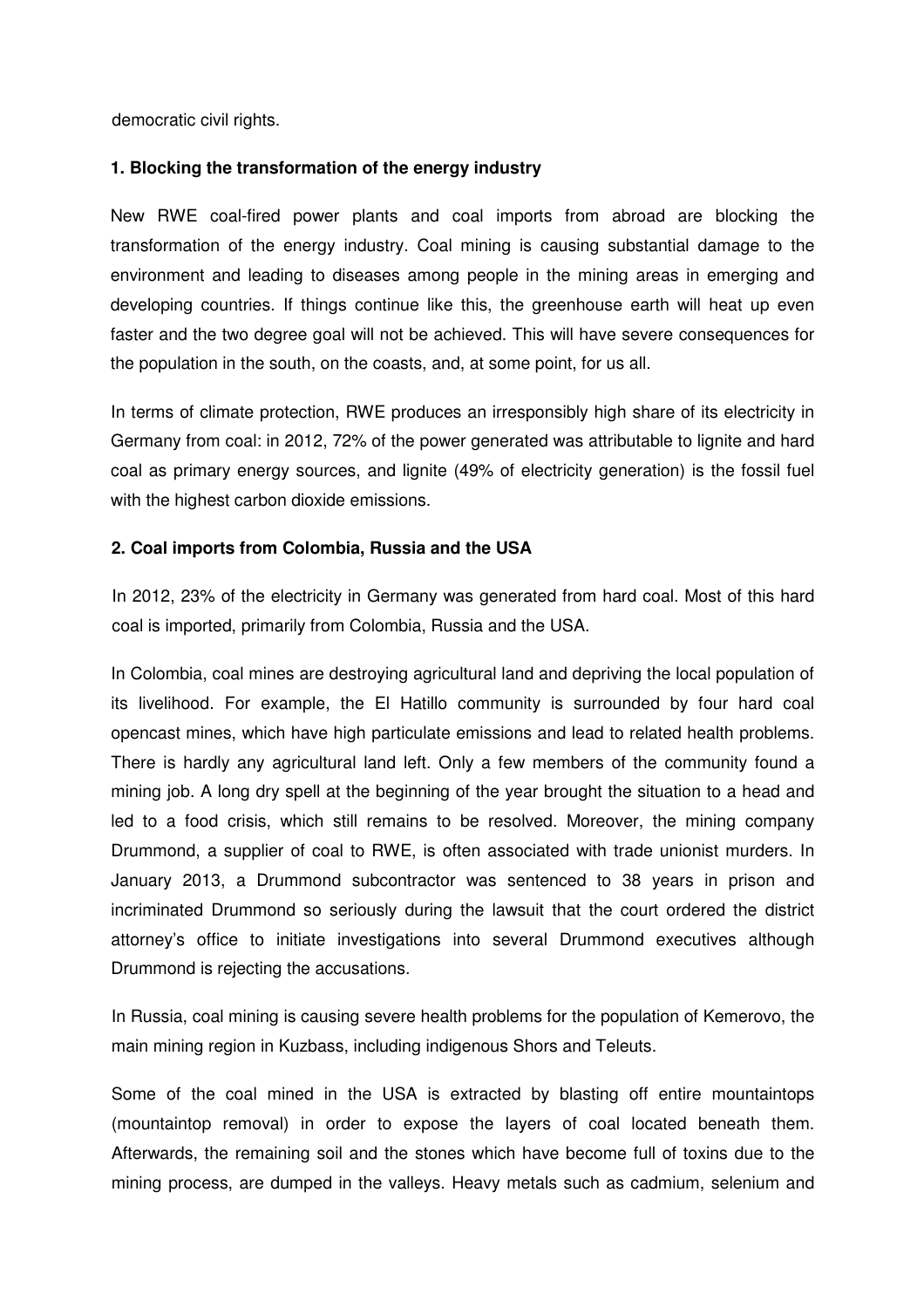arsenic are poisoning local water supplies. The right to clean potable water is being infringed. In addition, the air is being polluted with hazardous particles, which is leading to increasing cancer rates in the Appalachian Mountains.

Confronted with these problems, RWE cites competition-related reasons to justify why it cannot make any comments and refers to the commercial enterprises in question. However, they do not apply and human rights or environmental standards. Furthermore, RWE refers to its 'Better Coal' initiative – an initiative which according to RWE "may be capable of triggering improvements." However, this tool seems to be too ineffective to tackle the severe problems.

## **3. Opencast lignite mining in the Rhenish region**

The residents of the Rhenish lignite mining region are exposed to substantial health hazards. Opencast lignite mining and the lignite-fired power stations are increasing fine particulate and radioactive emissions in the surroundings.

Damage to buildings is another problem. The decline in groundwater levels in the lignite mining area is causing the ground to drop, and cracks are visible in many houses. Entire communities have already had to give way to lignite excavators, and residents have often been relocated against their will. The expansion of the Hambach opencast mine will cause further communities to disappear.

The inconsiderate treatment of many of the region's residents, who are protesting against the opencast lignite mine in their home country, have passed scathing judgment on RWE AG with respect to the observation of democratic rights. Protestors exercising their right to nonviolent resistance are being criminalised. In November 2012 and March 2013, the police removed the forest occupiers' camps from the Hambach Forrest at the instigation of RWE AG.

What used to be a unique 4,500 hectare forest region has been nearly completely destroyed by opencast mining. The recultivation that has been done so far has failed to compensate for the loss (also see BUND, http://www.bund-nrw.de/themen und projekte/braunkohle/braunkohle und umwelt/).

It was only in August 2012 that RWE commissioned two new blocks of the Neurath lignitefired power plant. They will emit 17 million metric tons of carbon dioxide per year. Neurath is thus one of Europe's biggest  $CO<sub>2</sub>$  emitters. In sum, RWE uses an annual 90 million metric tons of lignite to generate electricity.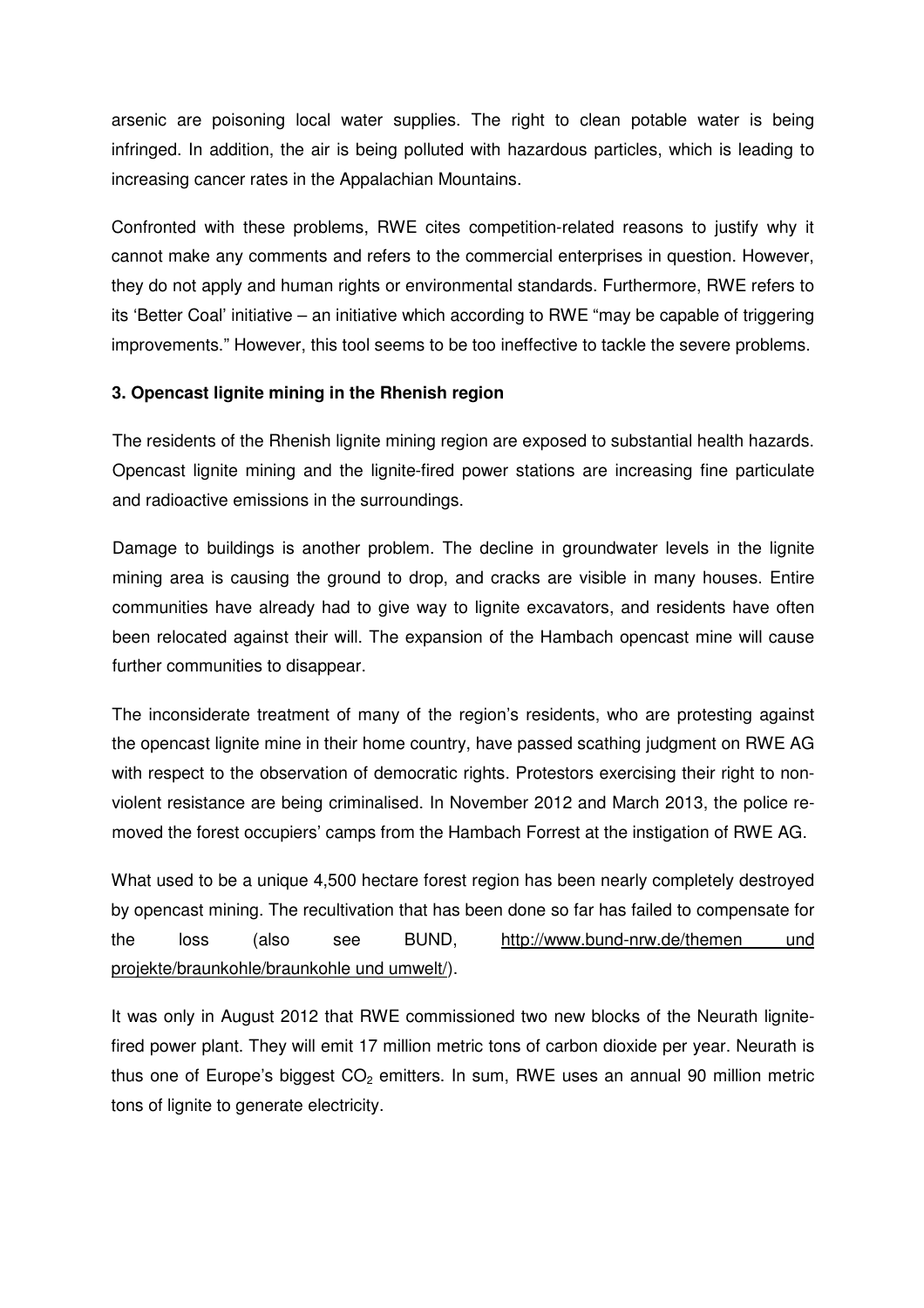# **Countermotion regarding Item 4 on the Agenda: Approval of the Acts of the Supervisory Board for fiscal 2012**

The German Umbrella Association of Critical Shareholders hereby files a motion against approving the acts of the Supervisory Board.

## **Rationale:**

The Supervisory Board of RWE AG is not fulfilling its task of monitoring the work of the Executive Board.

The CEO of RWE, Peter Terium, says in the 2012 Annual Report: "We're supporting the transformation of the market and are working on ensuring that it succeeds." There is a contradiction between this statement of intent and the Group's planned capital expenditure on technologies that make a contribution to the transformation of the energy industry (see countermotion concerning Item 2 on the Agenda).

The Supervisory Board of RWE should have noticed this contradiction. RWE AG is making a huge strategic mistake by halving capital expenditure on renewable energy in 2014 and 2015. The Group is straying farther and farther away from the goals of the transformation of the energy sector which must be achieved.

## **Countermotion regarding Item 8 on the Agenda: By-elections to the Supervisory Board**

The German Umbrella Association of Critical Shareholders hereby files a motion against electing Prof. Dr.-Ing. E. h. Hans-Peter Keitel a member of the Supervisory Board.

## **Rationale:**

Prof. Keitel is already a member of seven supervisory boards of commercial enterprises:

- Commerzbank Aktiengesellschaft
- Deutsche Messe Aktiengesellschaft
- EADS Deutschland GmbH
- Heitkamp & Thumann Group
- National-Bank Aktiengesellschaft
- ThyssenKrupp AG